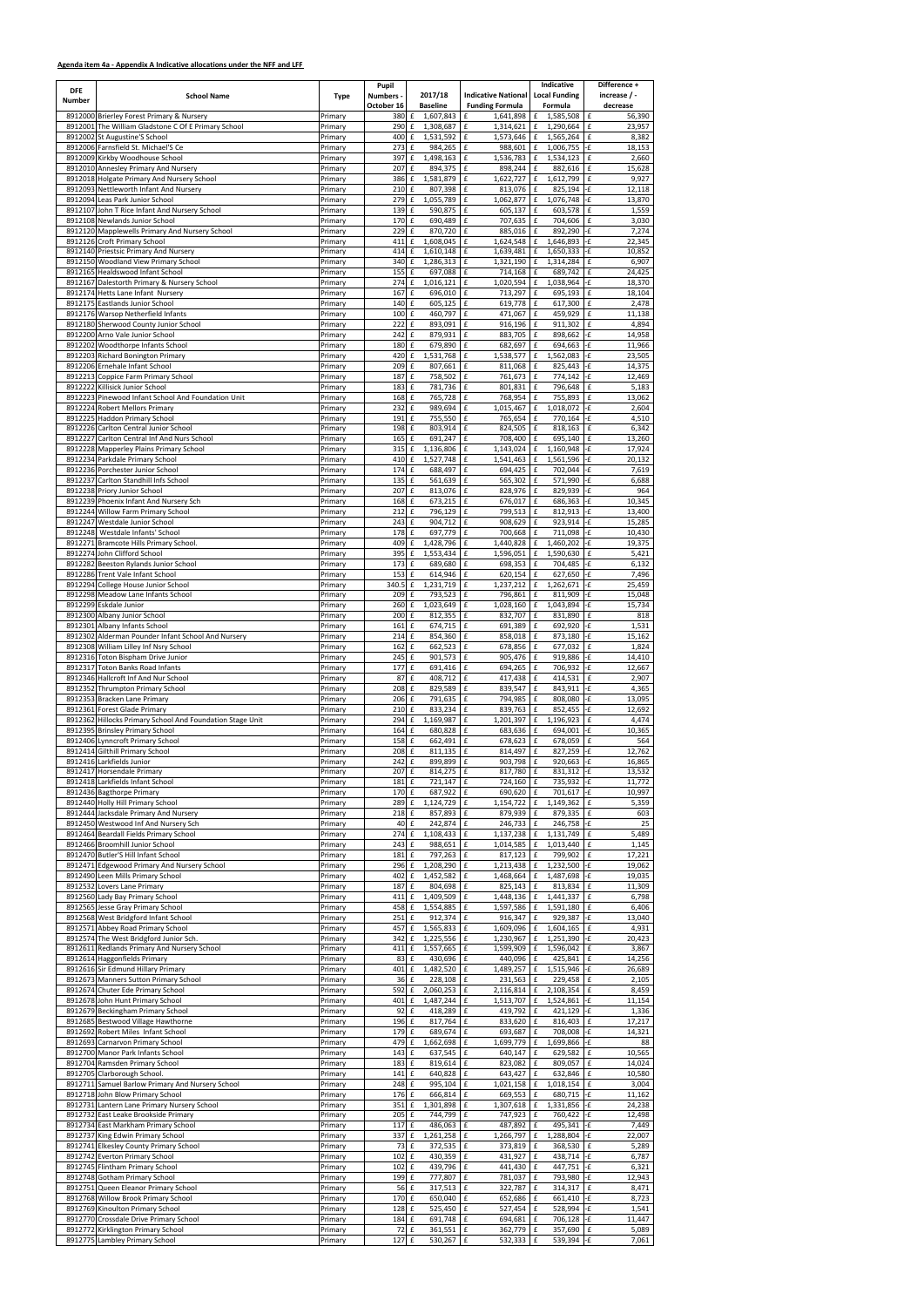| 8912779 Mattersey County Primary                                                  | Primary            | $32$ $E$          |                    | 220,687                | 223,787<br>£                                                     | 224,100<br>£                                                   | l-£<br>313                                         |
|-----------------------------------------------------------------------------------|--------------------|-------------------|--------------------|------------------------|------------------------------------------------------------------|----------------------------------------------------------------|----------------------------------------------------|
| 8912781 Misson Cp                                                                 | Primary            | 92 £              |                    | 424,603                | £<br>427,117                                                     | $\pmb{\mathsf{f}}$<br>419,842                                  | $\pmb{\mathsf{f}}$<br>7,276                        |
| 8912784 Misterton Primary School                                                  | Primary            | 190 £             |                    | 765,374                | $\pmb{\mathsf{f}}$<br>768,568                                    | $\pmb{\mathsf{f}}$<br>780.175                                  | -£<br>11,607                                       |
| 8912787 Newstead Primary School                                                   | Primary            | 118               | f                  | 533,687                | $\mathbf f$<br>546,130                                           | $\mathbf f$<br>545,675                                         | $\pmb{\mathsf{f}}$<br>455                          |
| 8912788 Abbey Gates Primary School                                                | Primary            | 211 f             |                    | 783,432                | 786,732<br>£                                                     | 800,257<br>£                                                   | -£<br>13,525                                       |
| 8912790 Normanton On Soar Primary                                                 | Primary            | 57                | $\pmb{\mathsf{f}}$ | 290,319                | $\pmb{\mathsf{f}}$<br>291,190                                    | $\mathbf f$<br>295,068                                         | -£<br>3,878                                        |
| 8912793 North Clifton Primary School                                              | Primary            | 36 £              |                    | 245,131                | £<br>245,775                                                     | $\pmb{\mathsf{f}}$<br>243,047                                  | £<br>2,728                                         |
| 8912796 Muskham Primary School<br>8912801 Forest View Junior School               | Primary<br>Primary | 186 £<br>220 £    |                    | 711,711<br>959,138     | $\pmb{\mathsf{f}}$<br>714,666<br>$\mathbf f$<br>963,358          | $\pmb{\mathsf{f}}$<br>726,520<br>$\pmb{\mathsf{f}}$<br>946,280 | -£<br>11,854<br>£<br>17,079                        |
| 8912802 Maun Infant And Nursery School                                            | Primary            | 179 £             |                    | 790,623                | $\pmb{\mathsf{f}}$<br>793,981                                    | $\pmb{\mathsf{f}}$<br>780,395                                  | $\pmb{\mathsf{f}}$<br>13,585                       |
| 8912806 Orston Primary                                                            | Primary            | 158               | f                  | 595,776                | $\pmb{\mathsf{f}}$<br>598,172                                    | $\pmb{\mathsf{f}}$<br>608,056                                  | $-F$<br>9,883                                      |
| 8912810 Radcliffe On Trent Infant                                                 | Primary            | 228 £             |                    | 847,934                | £<br>851,576                                                     | $\mathbf f$<br>867,018                                         | l-£<br>15,442                                      |
| 8912812 Radcliffe On Trent Junior                                                 | Primary            | 292               | $\pmb{\mathsf{f}}$ | 1,072,888              | $\pmb{\mathsf{f}}$<br>1,077,623                                  | $\mathbf f$<br>1,096,480                                       | -£<br>18,857                                       |
| 8912813 Rampton Primary School                                                    | Primary            | 67 £              |                    | 334,009                | £<br>341,567                                                     | $\pmb{\mathsf{f}}$<br>340,392                                  | $\pounds$<br>1,176                                 |
| 8912821 Lake View Primary And Nursery                                             | Primary            | 173               | f                  | 703,316                | $\pmb{\mathsf{f}}$<br>716,256                                    | $\pmb{\mathsf{f}}$<br>715,136                                  | $\pmb{\mathsf{f}}$<br>1,120                        |
| 8912822 James Peacock Inf Nur School                                              | Primary            | 282               | $\pmb{\mathsf{f}}$ | 1,014,593              | $\pmb{\mathsf{f}}$<br>1,019,045                                  | $\mathbf f$<br>1,036,528                                       | -£<br>17,483                                       |
| 8912824 Lowe'S Wong Infant School                                                 | Primary            | $201 \text{ f}$   |                    | 754,075                | 757,226<br>£                                                     | 770,417<br>£                                                   | -£<br>13,191                                       |
| 8912826 Sutton Bonington Primary                                                  | Primary            | 197 £             |                    | 746,973                | 750,116<br>£                                                     | $\mathbf f$<br>761,279                                         | -£<br>11,163                                       |
| 8912829 Sutton On Trent Primary                                                   | Primary            | 101 £             |                    | 449,338                | 453,490<br>£                                                     | $\mathbf f$<br>458,487                                         | -£<br>4,997                                        |
| 8912844 Walkeringham Primary School                                               | Primary            | 66 £              |                    | 374,861                | $\pmb{\mathsf{f}}$<br>376,154                                    | $\pmb{\mathsf{f}}$<br>370,826                                  | $\pmb{\mathsf{f}}$<br>5,328                        |
| 8912850 Willoughby Primary School                                                 | Primary            | 39                | $\pmb{\mathsf{f}}$ | 235,670                | $\pmb{\mathsf{f}}$<br>241,545                                    | 238,979<br>£                                                   | $\pmb{\mathsf{f}}$<br>2,566                        |
| 8912853 Winthorpe Primary School                                                  | Primary            | 93 £              |                    | 402,431                | $\pmb{\mathsf{f}}$<br>403,852                                    | $\pmb{\mathsf{f}}$<br>409,746                                  | -£<br>5,893                                        |
| 8912860 Sir John Sherbrooke Junior                                                | Primary            | 167<br>118 f      | $\pmb{\mathsf{f}}$ | 666,770                | $\pmb{\mathsf{f}}$<br>683,423<br>480,875<br>£                    | $\pmb{\mathsf{f}}$<br>678,806<br>486,796<br>$\mathbf{f}$       | $\pmb{\mathsf{f}}$<br>4,616<br>-£                  |
| 8912876 Ranskill Primary School<br>8912900 Kimberley Primary                      | Primary<br>Primary | 140               | $\pmb{\mathsf{f}}$ | 479,039<br>605,128     | $\pmb{\mathsf{f}}$<br>607,503                                    | $\pmb{\mathsf{f}}$<br>600,583                                  | 5,921<br>$\pmb{\mathsf{f}}$<br>6,920               |
| 8912901 Round Hill Primary                                                        | Primary            | 450 £             |                    | 1,597,349              | £<br>1,604,662                                                   | 1,634,761<br>£                                                 | -£<br>30,098                                       |
| 8912910 Hollywell Primary School                                                  | Primary            | 191               | l £                | 758,108                | £<br>761,279                                                     | ${\bf f}$<br>774,884                                           | -£<br>13,605                                       |
| 8912911 Stanhope Primary And Nursery School                                       | Primary            | 260               | $\pmb{\mathsf{f}}$ | 1,032,489              | $\mathbf f$<br>1,059,063                                         | £<br>1,059,718                                                 | -£<br>656                                          |
| 8912912 Kingsway Primary School                                                   | Primary            | 279               | $\mathbf f$        | 1,045,015              | $\pmb{\mathsf{f}}$<br>1,049,621                                  | £<br>1,070,244                                                 | 20,623<br>-£                                       |
| 8912913 Morven Park Primary And Nursery School                                    | Primary            | 412               | £                  | 1,676,457              | $\pmb{\mathsf{f}}$<br>1,684,218                                  | 1,653,020<br>£                                                 | $\pmb{\mathsf{f}}$<br>31,198                       |
| 8912916 Arnold Mill Primary                                                       | Primary            | $315 \text{ f}$   |                    | 1,238,541              | 1,271,107<br>£                                                   | 1,267,073<br>£                                                 | £<br>4,034                                         |
| 8912918 Orchard Primary School                                                    | Primary            | 314 £             |                    | 1,160,716              | $\pmb{\mathsf{f}}$<br>1,169,114                                  | £<br>1,186,540                                                 | -£<br>17,426                                       |
| 8912920 Jeffries Primary And Nursery School                                       | Primary            | 239 £             |                    | 1,024,646              | £<br>1,051,507                                                   | ${\bf f}$<br>1,042,580                                         | £<br>8,927                                         |
| 8912923 Holly Primary School                                                      | Primary            | 295               | $\mathbf f$        | 1,083,860              | $\pmb{\mathsf{f}}$<br>1,088,631                                  | £<br>1,107,367                                                 | -£<br>18,736                                       |
| 8912924 Keyworth Primary And Nursery School                                       | Primary            | 114               | $\pmb{\mathsf{f}}$ | 501,624                | £<br>509,613                                                     | £<br>502,916                                                   | $\pmb{\mathsf{f}}$<br>6,697                        |
| 8912925 Prospect Hill Infant                                                      | Primary            | 158 £             |                    | 654,728                | £<br>657,370                                                     | $\pmb{\mathsf{f}}$<br>667,326                                  | l-£<br>9,957                                       |
| 8912926 Prospect Hill Junior School                                               | Primary            | 192               | $\pounds$          | 742,127                | 747,588<br>£                                                     | $\mathbf f$<br>756,730                                         | -£<br>9,143                                        |
| 8912927 Church Vale Primary School And Foundation Unit                            | Primary            | 189 £             |                    | 786,998                | £<br>806,917                                                     | $\pmb{\mathsf{f}}$<br>802,530                                  | £<br>4,387                                         |
| 8912928 Carr Hill Primary School                                                  | Primary<br>Primary | 390 £<br>241      | £                  | 1,460,242<br>904,303   | $\pmb{\mathsf{f}}$<br>1,500,079<br>£<br>908,180                  | $\mathbf f$<br>1,493,855<br>$\pmb{\mathsf{f}}$<br>924,232      | $\pmb{\mathsf{f}}$<br>6,224<br>-£<br>16,052        |
| 8912930 Heatherley Primary School<br>8912934 Mornington Primary School            | Primary            | 301 £             |                    | 1,153,778              | $\pmb{\mathsf{f}}$<br>1,158,896                                  | $\pmb{\mathsf{f}}$<br>1,178,826                                | -£<br>19,930                                       |
| 8912937 Forest Town Primary                                                       | Primary            | 354               | $\pmb{\mathsf{f}}$ | 1,396,988              | $\pmb{\mathsf{f}}$<br>1,434,565                                  | $\mathbf f$<br>1,417,064                                       | $\pmb{\mathsf{f}}$<br>17,501                       |
| 8912941 Gateford Park                                                             | Primary            | $202 \text{ f}$   |                    | 782,709                | 785,937<br>£                                                     | 800,238<br>£                                                   | -£<br>14,300                                       |
| 8912942 Arnold View Primary                                                       | Primary            | 304 £             |                    | 1,158,490              | $\pmb{\mathsf{f}}$<br>1,163,567                                  | $f_{\rm c}$<br>1,181,734                                       | -£<br>18,167                                       |
| 8912946 Pierrepont Gamston Primary School                                         | Primary            | 255 £             |                    | 920,393                | $\mathbf f$<br>924,410                                           | $\pmb{\mathsf{f}}$<br>940,964                                  | -£<br>16,554                                       |
| 8912947 Berry Hill Primary School                                                 | Primary            | 410 £             |                    | 1,477,572              | $\pmb{\mathsf{f}}$<br>1,484,311                                  | $\mathbf f$<br>1,512,704                                       | -£<br>28,393                                       |
| 8912948 Crescent Primary School                                                   | Primary            | 337 £             |                    | 1,343,285 £            | 1,379,258 £                                                      | 1,374,768 £                                                    | 4,489                                              |
| 8913004 St. Edmund'S C Of E Primary & Nursery School                              | Primary            | 210 £             |                    | 850,953                | $\pmb{\mathsf{f}}$<br>864,096                                    | $\mathbf f$<br>868,476                                         | $-E$<br>4,380                                      |
| 8913008 St.Andrews C.E Primary School                                             | Primary            | 317 £             |                    | 1,147,958              | $\pmb{\mathsf{f}}$<br>1,153,090                                  | 1,174,179<br>£                                                 | $-F$<br>21,089                                     |
| 8913018 All Hallows Cofe Primary School                                           | Primary            | $213 \t f$        |                    | 807,704                | $\pmb{\mathsf{f}}$<br>811,136                                    | $\mathbf f$<br>825,237                                         | $-E$<br>14,101                                     |
| 8913021 Stapleford St John'S Ce Prim                                              | Primary            | 101 £             |                    | 467,406                | $\pmb{\mathsf{f}}$<br>469,174                                    | $\mathbf f$<br>461,950                                         | $\pmb{\mathsf{f}}$<br>7,224                        |
| 8913031 Selston C Of E Inf Nursery                                                | Primary            | 73 £              |                    | 357,295                | 358,496<br>£                                                     | $\mathbf f$<br>353,537                                         | $\pmb{\mathsf{f}}$<br>4,959                        |
| 8913032 Underwood C.E. Primary School                                             | Primary            | 182 £             |                    | 696,284                | $\mathbf f$<br>699,194                                           | ${\bf f}$<br>710,194                                           | -£<br>11,001                                       |
| 8913040 Mount C Of E Primary School<br>8913061 Ranby C Of E Primary School        | Primary            | 194<br>89 £       | $\pmb{\mathsf{f}}$ | 875,557<br>413,256     | $\mathbf f$<br>897,149<br>420,479                                | $\mathbf f$<br>892,200<br>$\pmb{\mathsf{f}}$<br>408,758        | $\mathbf f$<br>4,949<br>$\pounds$                  |
| 8913065 Bleasby Cofe Primary School                                               | Primary<br>Primary | $157 \mathrm{E}$  |                    | 610,621                | £<br>$\pmb{\mathsf{f}}$<br>613,080                               | 622,947<br>f                                                   | 11,721<br>-£<br>9,868                              |
| 8913072 Bunny C E Primary School                                                  | Primary            | 82 £              |                    | 369,553                | £<br>370,834                                                     | $\mathbf f$<br>376,013                                         | l-£<br>5,179                                       |
| 8913073 St. Wilfrid'S C.E. School                                                 | Primary            | 208 £             |                    | 782,074                | $\pmb{\mathsf{f}}$<br>785,354                                    | $\pmb{\mathsf{f}}$<br>797,701                                  | -£<br>12,347                                       |
|                                                                                   |                    |                   |                    |                        |                                                                  |                                                                | $\pmb{\mathsf{f}}$                                 |
| 8913076 Dean Hole Primary School                                                  |                    |                   |                    | 305,416                |                                                                  | $\pmb{\mathsf{f}}$                                             |                                                    |
| 8913081 Coddington Ce Primary School                                              | Primary<br>Primary | 57 £<br>408 £     |                    | 1,446,091              | $\pmb{\mathsf{f}}$<br>310,430<br>$\pmb{\mathsf{f}}$<br>1,452,683 | 302,379<br>$\mathbf f$<br>1,477,050                            | 8,051<br>-£<br>24,367                              |
| 8913084 Costock C Of E Primary School                                             | Primary            | 79                | $\pmb{\mathsf{f}}$ | 365,140                | $\pmb{\mathsf{f}}$<br>368,340                                    | $\mathbf f$<br>371,638                                         | -£<br>3,297                                        |
| 8913087 Cuckney C.E. Primary School                                               | Primary            | 152 £             |                    | 610,788                | 618,314<br>£                                                     | $\mathbf f$<br>623,482                                         | -£<br>5,168                                        |
| 8913088 Dunham On Trent C.E. Primary School                                       | Primary            | $92$ $E$          |                    | 410,578                | $\pmb{\mathsf{f}}$<br>412,051                                    | $\pmb{\mathsf{f}}$<br>409,895                                  | $\pmb{\mathsf{f}}$<br>2,156                        |
| 8913104 Halam Ce (C) Primary School                                               | Primary            | 107 £             |                    | 463,721                | 465,455<br>£                                                     | $\mathbf f$<br>462,890                                         | $\pmb{\mathsf{f}}$<br>2,564                        |
| 8913112 Kneesall C Of E Primary                                                   | Primary            | 106 £             |                    | 440,507                | $\pmb{\mathsf{f}}$<br>445,234                                    | $\mathbf f$<br>447,223                                         | -£<br>1,989                                        |
| 8913113 Langar Cofe Primary School                                                | Primary            | 98 £              |                    | 466,710                | $\pmb{\mathsf{f}}$<br>468,369                                    | $\mathbf f$<br>461,318                                         | $\pmb{\mathsf{f}}$<br>7,051                        |
| 8913117 St Matthews Ce                                                            | Primary            | 40 £              |                    | 239,141                | $\pmb{\mathsf{f}}$<br>239,844                                    | $\pmb{\mathsf{f}}$<br>242,318                                  | $-F$<br>2,475                                      |
| 8913119 Norwell C Of E Primary School                                             | Primary            | 51                | $\pmb{\mathsf{f}}$ | 268,628                | $\pmb{\mathsf{f}}$<br>273,996                                    | $\mathbf f$<br>270,518 £                                       | 3,477                                              |
| 8913126 St Peter'S C Of E Junior                                                  | Primary            | 332 £             |                    | 1,173,143              | $\pmb{\mathsf{f}}$<br>1,178,391                                  | 1,192,643 - £<br>$\mathbf f$                                   | 14,252                                             |
| 8913132 Holy Trinity Infants School                                               | Primary            | 56 £              |                    | 289,320                | $\pmb{\mathsf{f}}$<br>290,176                                    | $\pmb{\mathsf{f}}$<br>291,440                                  | $-F$<br>1,264                                      |
| 8913133 Lowes Wong Junior School                                                  | Primary            | 383               | $\pmb{\mathsf{f}}$ | 1,319,027              | $\pmb{\mathsf{f}}$<br>1,354,003                                  | £<br>1,346,704                                                 | $\pmb{\mathsf{f}}$<br>7,299                        |
| 8913143 Trowell C Of E Primary School                                             | Primary            | 196 £<br>134      | $\pmb{\mathsf{f}}$ | 736,831                | $\pmb{\mathsf{f}}$<br>739,930<br>$\pmb{\mathsf{f}}$              | $\pmb{\mathsf{f}}$<br>751,282<br>$\pmb{\mathsf{f}}$<br>574,417 | -£<br>11,352<br>$\pmb{\mathsf{f}}$<br>3,216        |
| 8913145 Walesby C.E. Primary                                                      | Primary<br>Primary | 84 £              |                    | 575,339<br>378,302     | 577,633<br>379,576<br>£                                          | $\mathbf f$<br>383,038                                         | -£<br>3,461                                        |
| 8913287 North Wheatley C Of E Primary School<br>8913290 Ravenshead C Of E Primary | Primary            | 383               | $\pounds$          | 1,343,434              | $\pmb{\mathsf{f}}$<br>1,355,408                                  | $\mathbf f$<br>1,373,819                                       | -£<br>18,411                                       |
| 8913293 Northfield Primary And Nursery                                            | Primary            | 338 £             |                    | 1,327,593              | £<br>1,345,297                                                   | £<br>1,358,771                                                 | -£<br>13,475                                       |
| 8913294 Langold Dyscarr Community                                                 | Primary            | 229 £             |                    | 926,416                | £<br>950,436                                                     | $\pmb{\mathsf{f}}$<br>927,551                                  | $\pmb{\mathsf{f}}$<br>22,885                       |
| 8913295 Heathlands Primary And Nursery                                            | Primary            | 175 £             |                    | 729,170                | $\pmb{\mathsf{f}}$<br>747,001                                    | $\pmb{\mathsf{f}}$<br>742,305                                  | $\pmb{\mathsf{f}}$<br>4,697                        |
| 8913296 St. Peter'S C. Of E. Primary                                              | Primary            | 242 £             |                    | 991,977                | $\pmb{\mathsf{f}}$<br>996,367                                    | $\pmb{\mathsf{f}}$<br>1,016,620                                | -£<br>20,253                                       |
| 8913297 Abbey Primary School                                                      | Primary            | 360 £             |                    | 1,328,903              | $\pmb{\mathsf{f}}$<br>1,334,939                                  | $\mathbf f$<br>1,360,839                                       | -£<br>25,900                                       |
| 8913298 Wynndale Primary                                                          | Primary            | $213 \text{ f}$   |                    | 812,230                | $\pmb{\mathsf{f}}$<br>815,635                                    | $\pmb{\mathsf{f}}$<br>827,833                                  | $-F$<br>12,198                                     |
| 8913331 Springbank Primary                                                        | Primary            | $213 \text{ f}$   |                    | 1,029,304              | $\pmb{\mathsf{f}}$<br>1,033,765                                  | $\mathbf f$<br>1,015,763                                       | $\pmb{\mathsf{f}}$<br>18,002                       |
| 8913352 Colwick St.John The Baptist                                               | Primary            | 200 £             |                    | 788,458                | £<br>808,709                                                     | $\pmb{\mathsf{f}}$<br>805,352                                  | £<br>3,357                                         |
| 8913370 Bramcote C E Primary School                                               | Primary            | 198 £             |                    | 756,506                | $\pmb{\mathsf{f}}$<br>759,729                                    | $\pmb{\mathsf{f}}$<br>770,590                                  | -£<br>10,862                                       |
| 8913390 St. Swithun'S C.E. Primary                                                | Primary<br>Primary | 112<br>32 £       | $\pmb{\mathsf{f}}$ | 521,800                | $\pmb{\mathsf{f}}$<br>532,686<br>$\pmb{\mathsf{f}}$              | $\mathbf f$<br>515,496<br>$\pmb{\mathsf{f}}$                   | $\pmb{\mathsf{f}}$<br>17,190<br>$\pmb{\mathsf{f}}$ |
| 8913450 Christ Church C Of E Infant<br>8913494 St. Luke'S C.E. Primary School     | Primary            | 123 £             |                    | 221,560<br>509,157     | 224,881<br>$\pmb{\mathsf{f}}$<br>513,042                         | 222,596<br>$\mathbf f$<br>518,861                              | 2,285<br>$-F$<br>5,819                             |
| 8913496 St. Anne'S C.Of E. Primary                                                | Primary            | 209 £             |                    | 792,088                | £<br>796,749                                                     | $\pmb{\mathsf{f}}$<br>810,452                                  | -£<br>13,703                                       |
| 8913514 Primary/St Mary And St Martin                                             | Primary            | $105 \tE$         |                    | 448,289                | $\pmb{\mathsf{f}}$<br>457,932                                    | $\pmb{\mathsf{f}}$<br>456,914                                  | $\pmb{\mathsf{f}}$<br>1,019                        |
| 8913530 Cotgrave Church Of England                                                | Primary            | 108 £             |                    | 471,534                | 482,301<br>£                                                     | $\pmb{\mathsf{f}}$<br>478,721                                  | $\pmb{\mathsf{f}}$<br>3,580                        |
| 8913534 St.Mary'S C.Of E.Primary                                                  | Primary            | 102 £             |                    | 424,870                | $\pmb{\mathsf{f}}$<br>426,438                                    | $\pmb{\mathsf{f}}$<br>432,904                                  | -£<br>6,466                                        |
| 8913539 Elston All Saints Ang/Meth                                                | Primary            | $101$ $f$         |                    | 459,092                | 460,828<br>£                                                     | $\pmb{\mathsf{f}}$<br>453,732                                  | $\mathbf f$<br>7,096                               |
| 8913546 Gamston C Of E (Aided) School                                             | Primary            | 72 £              |                    | 354,665                | $\pmb{\mathsf{f}}$<br>355,871                                    | f<br>350,891                                                   | $\pmb{\mathsf{f}}$<br>4,980                        |
| 8913548 St Peter'S Ce School Gringley                                             | Primary            | 78 £              |                    | 355,750                | $\pmb{\mathsf{f}}$<br>362,315                                    | $\pmb{\mathsf{f}}$<br>360,880                                  | $\pmb{\mathsf{f}}$<br>1,435                        |
| 8913550 Gunthorpe C.E. Primary                                                    | Primary            | 83 £              |                    | 369,691 £              | 371,193 E                                                        | 377,185 - £                                                    | 5,992                                              |
| 8913566 Lowdham C Of E School                                                     | Primary            | 206 £             |                    | 764,617 £              | 767,876                                                          | $\,$ f<br>780,383                                              | $-F$<br>12,507                                     |
| 8913568 Linby Cum Papplewick                                                      | Primary            | 119 £             |                    | 487,406                | £<br>490,935                                                     | £<br>496,919 - £                                               | 5,984                                              |
| 8913586 Sturton Le Steeple Cofe Aided                                             | Primary            | 81 £              |                    | 415,114                | Ι£<br>416,632                                                    | f<br>410,403                                                   | £<br>6,229                                         |
| 8913592 Sutton Cum Lound C.E.                                                     | Primary            | 66 £              |                    | 347,461                | l £<br>353,631                                                   | 343,762 £<br>f                                                 | 9,869                                              |
| 8913606 Woods Foundation C Of E Aided<br>8913764 St Patricks Catholic Primary     | Primary            | $219$ $E$<br>91 £ |                    | 782,608<br>465,472     | $\mathbf f$<br>785,957<br>Ι£                                     | 799,400 -£<br>f<br>£<br>460,025 £                              | 13,443                                             |
| 8913768 Holy Family Catholic Primary                                              | Primary<br>Primary | 204 £             |                    | 819,288                | 467,237<br>£<br>829,554                                          | £<br>837,221                                                   | 7,211<br>-£<br>7,667                               |
| 8913772 Ordsall Primary School                                                    | Primary            | 431 £             |                    | 1,642,027              | £<br>1,687,317                                                   | £<br>1,678,564                                                 | $\pmb{\mathsf{f}}$<br>8,753                        |
| 8913774 All Saints C.E. Infants School                                            | Primary            | 85 £              |                    | 429,411                | $\mathbf f$<br>430,949                                           | £<br>424,486 £                                                 | 6,463                                              |
| 8913775 Sutton Road Primary School                                                | Primary            | 424 £             |                    | 1,635,866              | 1,680,677<br>Ι£                                                  | £<br>1,657,746 £                                               | 22,930                                             |
| 8913776 High Oakham Primary School                                                | Primary            | 419 £             |                    | 1,440,337              | 1,479,591<br>$\mathbf f$                                         | 1,471,799 £<br>£                                               | 7,792                                              |
| 8913777 Oak Tree Primary School                                                   | Primary            | 264 £             |                    | 1,239,023              | £<br>1,256,773                                                   | $1,222,208$ $E$<br>£                                           | 34,566                                             |
| 8913779 King Edward Primary School                                                | Primary            | 413 £             |                    | 1,573,761              | £<br>1,616,910                                                   | £<br>1,608,011                                                 | l £<br>8,899                                       |
| 8913780 Intake Farm Primary And Nursery                                           | Primary            | $205 \text{ f}$   |                    | 829,809                | £<br>851,066                                                     | £<br>848,790                                                   | £<br>2,276                                         |
| 8913781 Farmilo Primary School And Nursery                                        | Primary            | $203 \text{ f}$   |                    | 841,636                | $\mathbf f$<br>850,895                                           | £<br>832,280                                                   | £<br>18,615                                        |
| 8913782 Asquith Primary School                                                    | Primary            | 317 £             |                    | 1,336,502              | 1,372,591<br>Ι£                                                  | 1,347,855 £<br>£                                               | 24,736                                             |
| 8913783 Awsworth Primary And Nursery<br>8913784 Python Hill Primary               | Primary<br>Primary | 279 £<br>337 £    |                    | 1,060,462<br>1,255,326 | 1,066,189<br>Ι£<br>Ι£<br>1,278,372                               | 1,082,869 -f<br>£<br>£<br>1,282,371                            | 16,680<br>l-£<br>3,999                             |